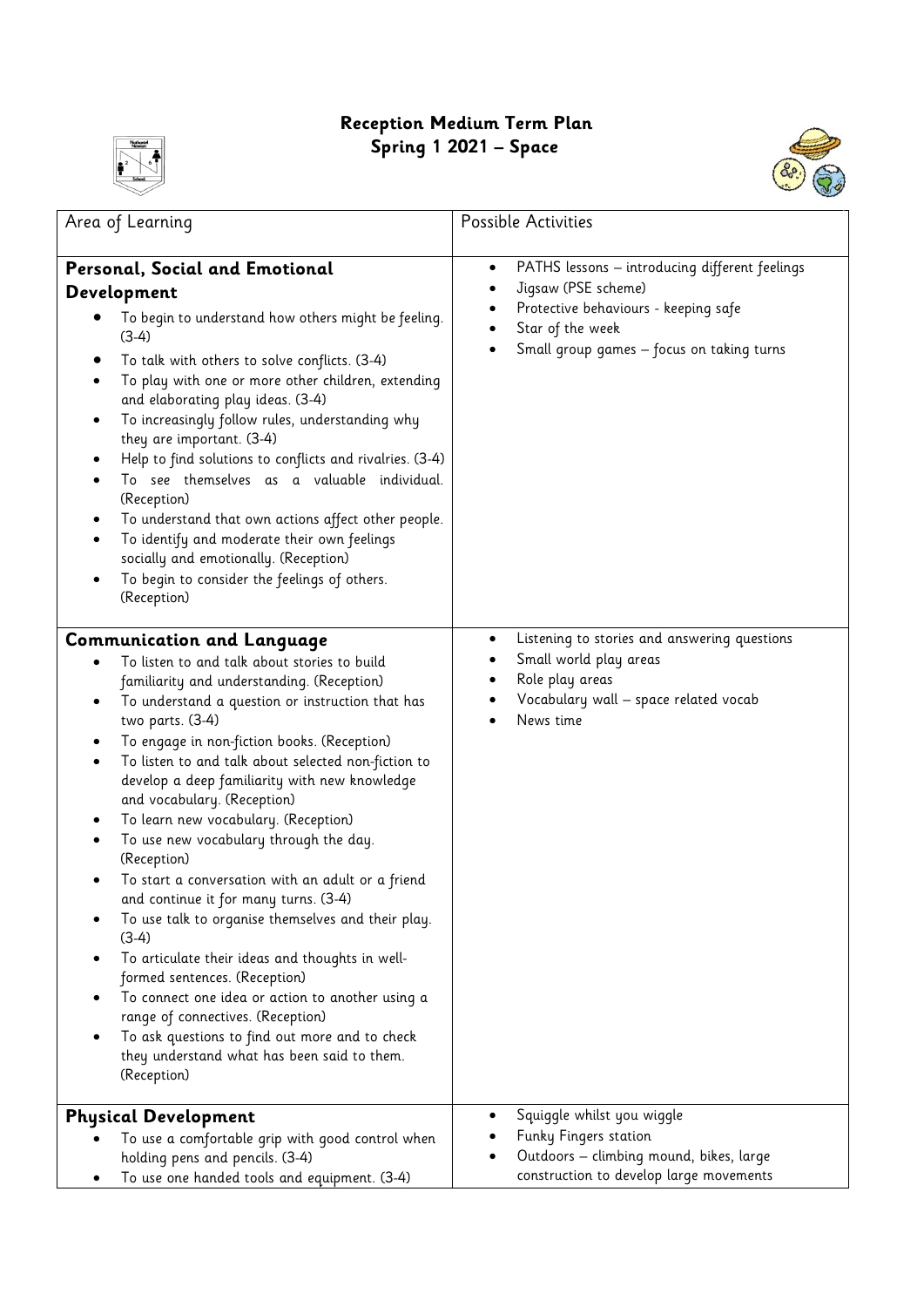| To be increasingly independent as they dress and<br>$\bullet$<br>undress e.g. putting on coats and doing up zips. (3-<br>4)<br>To develop their small motor skills so they can use<br>$\bullet$<br>a range of tools competently. (Reception)<br>To develop the foundations of a handwriting style.<br>٠<br>(Reception)<br>To skip, hop, stand on one leg and hold a pose. (3-<br>4)<br>To revise and refine the fundamental movement<br>skills they have already acquired. (Reception)<br>To combine different movements with ease and<br>٠<br>fluency. (Reception)<br>To develop overall body strength, co-ordination,<br>balance and agility. (Reception)<br>To develop a range of ball skills including:<br>٠<br>throwing, catching, kicking and passing.<br>(Reception)<br>To know and talk about the different factors that<br>$\bullet$<br>support their overall health and well-being.<br>(Reception)<br>To make healthy choices about food, drink, activity<br>$\bullet$<br>and tooth-brushes. (3-4) | Cutting activities<br>$\bullet$<br>Name writing practise / daily phonics session<br>Putting on own coat<br>٠<br>Weekly PE session                                                                                                                                                                                    |
|--------------------------------------------------------------------------------------------------------------------------------------------------------------------------------------------------------------------------------------------------------------------------------------------------------------------------------------------------------------------------------------------------------------------------------------------------------------------------------------------------------------------------------------------------------------------------------------------------------------------------------------------------------------------------------------------------------------------------------------------------------------------------------------------------------------------------------------------------------------------------------------------------------------------------------------------------------------------------------------------------------------|----------------------------------------------------------------------------------------------------------------------------------------------------------------------------------------------------------------------------------------------------------------------------------------------------------------------|
| Literacy<br>To spot and suggest rhymes. (3/4)<br>To ask questions about books. To make comments<br>and shares ideas. (0-3)<br>To engage in extended conversations about stories,<br>learning new vocabulary. (3/4)<br>To blend sounds into words, so that they can read<br>short words made up of known letter-sound<br>correspondences. (Reception)<br>To begin to read simple phrases and sentences.<br>(Reception)<br>To know that print has meaning and can have<br>different purposes. (3/4)<br>To spell words by identifying the sounds and then<br>writing the sounds with letters. (Reception)<br>To begin to write short sentences. (Reception)<br>To leave spaces between my words. (Reception)<br>To begin to use capital letters at the beginning of<br>sentences. (Reception)<br>To use full stops at the end of sentences.<br>(Reception)<br>To form lower-case letters correctly. (Reception)                                                                                                 | Sharing stories, 1:1 and in small groups<br>٠<br>Daily phonics (RWI)<br>Regular name writing practise<br>Matching objects that rhyme<br>٠<br>Reading red words - word of the week<br>$\bullet$<br>Labelling space pictures<br>٠<br>Writing facts about space / planets<br>٠<br>Writing simple sentences<br>$\bullet$ |
| <b>Mathematics</b><br>To compare weights of objects using the language<br>of heavy and light. (0-3)<br>Make comparisons between objects relating to<br>weight. (3-4)<br>Compare weight. (Reception)<br>Show finger numbers up to 9. (3/4)                                                                                                                                                                                                                                                                                                                                                                                                                                                                                                                                                                                                                                                                                                                                                                    | Counting forwards to at least 20<br>$\bullet$<br>Number flashcards - ordering, recognition<br>Numicon<br>Counting accurately, matching amount to numeral<br>Target games - find the number that is one more /<br>one less than<br>Weighing objects - heaviest / lightest                                             |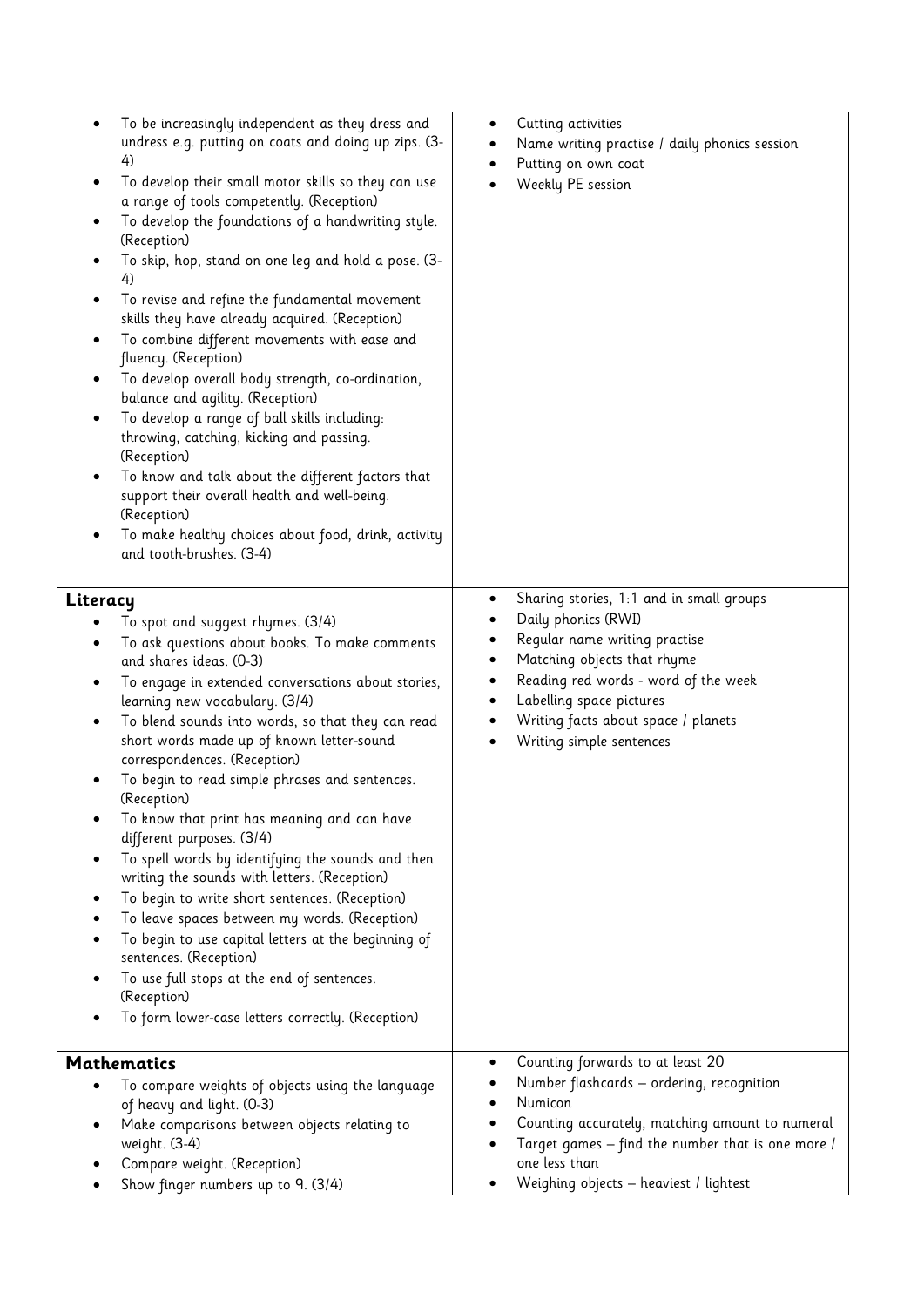| Experiment with their own symbols and marks as<br>$\bullet$<br>well as numerals. (3/4)<br>Explore the composition of numbers to 9<br>٠<br>(Reception)<br>To subitise up to 9. (Reception)<br>٠<br>To automatically recall number bonds for numbers<br>٠<br>$0 - 9.$<br>To compare the 'one more than/one less than'<br>٠<br>relationship between consecutive numbers.<br>(Reception)<br>To solve real-world mathematical problems with<br>$\bullet$<br>numbers up to 5. (3-4)<br>To talk about and explore 2D and 3D shapes. (3-4)<br>To select shapes appropriately for a particular use.<br>٠<br>$(3-4)$<br>To begin to describe a sequence of events using<br>$\bullet$<br>words such as 'first, 'then' (3-4)                         | Ordering space rocks by weight<br>٠<br>Estimating sweets in a jar<br>Making rockets using 3D shapes<br>٠<br>Language related to time - day / night / morning /<br>afternoon - sort pictures<br>Representing numbers to 9 in different ways                                                                                                                            |
|------------------------------------------------------------------------------------------------------------------------------------------------------------------------------------------------------------------------------------------------------------------------------------------------------------------------------------------------------------------------------------------------------------------------------------------------------------------------------------------------------------------------------------------------------------------------------------------------------------------------------------------------------------------------------------------------------------------------------------------|-----------------------------------------------------------------------------------------------------------------------------------------------------------------------------------------------------------------------------------------------------------------------------------------------------------------------------------------------------------------------|
| <b>Understanding the World</b><br>To explore and talk about different forces they can<br>feel. (3-4)<br>To talk about the differences between materials<br>and changes they notice. (3-4)<br>Explore how things work. (3-4)<br>٠<br>Shows an interest in different occupations. (3-4)<br>٠<br>To use their senses in hands-on exploration of<br>$\bullet$<br>natural materials. (3-4)<br>To explore the natural world around them.<br>٠<br>(Reception)<br>To describe what they see, hear and feel whilst<br>٠<br>outside. (Reception)<br>To recognise some environments are different to<br>٠<br>the one in which we live. (Reception)<br>Compare and contrast characters from stories,<br>including figures from the past. (Reception) | Using an interactive whiteboard / PC<br>٠<br>Use of iPad with guided access<br>Winter walk - signs of winter<br>Exploring ice / water<br>٠<br>News time - family and significant events<br>Using internet to find out facts about space (adult<br>quided)<br>Remote control cars<br>Explore toys with buttons, switches<br>Taking a picture with the camera (on ipad) |
| <b>Expressive Arts and Design</b><br>To listen to increased attention to sounds. (3-4)<br>To remember and sing entire songs. (3-4)<br>To develop their own ideas and then decide which<br>materials to use to express them. (3-4)<br>To join different materials and explore different<br>textures. (3-4)<br>To play instruments with increasing control. (3-4)<br>To explore colour and colour-mixing. (3-4)<br>To create collaboratively, sharing ideas, resources<br>and skills. (Reception)<br>To explore, use and refine a variety of artistic<br>effects to express their ideas and feelings.<br>(Reception)<br>To develop storylines in their pretend play.<br>(Reception)                                                        | Splatter painting - aliens<br>Junk modelling - space vehicles<br>Music area - exploring ways to make sounds<br>Weekly Music - learning to play instruments,<br>learning new songs<br>Art work $-$ in the style of a famous artist (Van<br>Gogh?)<br>Role play (home, school, post office, space rocket -<br>outside)                                                  |